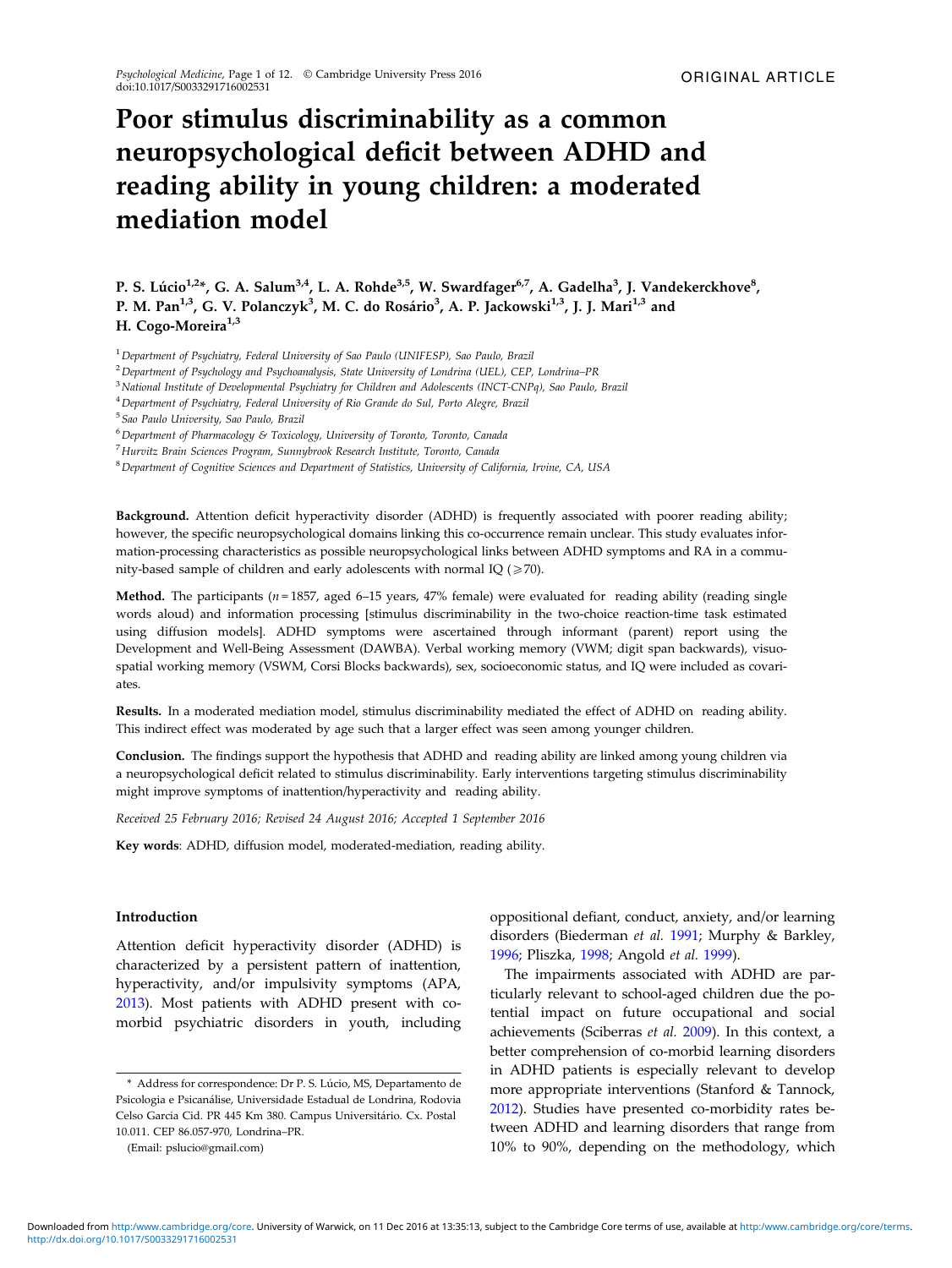differ in sample selection procedures and diagnostic criteria for both disorders (Biederman et al. [1991](#page-9-0); DuPaul et al. [2013;](#page-9-0) Fortes et al. [2015\)](#page-9-0).

Some authors (e.g. Willcutt et al. [2005](#page-11-0); McGrath et al. [2011\)](#page-10-0) argue that the frequent co-morbidity reported between ADHD and reading disability may be attributed to shared cognitive deficits. Competing models have tried to explain such co-morbidity (e.g. Neale & Kendler, [1995\)](#page-10-0) and, to this end, the present study takes a neuropsychological approach (e.g. Rucklidge & Tannock, [2002](#page-10-0); Willcutt et al. [2005\)](#page-11-0). Specifically, this study aims to investigate the relationship between ADHD symptoms and reading ability through a moderated mediation model, which considers stimulus discriminability as a link accounting for this relationship, which is conditional upon age. For this purpose, ADHD symptoms and reading ability were both measured as a continuous trait (raw scores in their respective scales) and stimulus discriminability was assessed through diffusion model parameters derived from a basic processing efficiency task. First, we briefly describe the parameters of the diffusion model (e.g. Ratcliff, [1978\)](#page-10-0). Second, we synthesize the research findings about how diffusion model parameters (stimulus discriminability in particular) are related to ADHD and reading disability. Finally, we present the research problem of the study and our main hypothesis.

## The diffusion model: overview

There is a wide range of competing models that describe the process of making simple, binary decisions (e.g. Usher & McClelland, [2001](#page-11-0); Wagenmakers et al. [2007;](#page-11-0) Brown & Heathcote, [2008\)](#page-9-0). We focus on the wellvalidated diffusion model of Ratcliff and colleagues (e.g. Ratcliff, [1978](#page-10-0); Ratcliff & McKoon, [2008;](#page-10-0) White et al. [2010\)](#page-11-0). Diffusion models have been used to interpret behavioral and neuropsychological data taking into account both accuracy and speed for correct and incorrect answers (Ratcliff & McKoon, [2008](#page-10-0)). For that reason, the models provide advantages over the classical cognitive analysis of reaction time (RT) by decomposing the stages of processing used by the subject to make simple choices. They are applicable broadly to tasks that illicit decisions of the binary type (White et al. [2010](#page-11-0)). The binary response involves three different processes, namely, encoding the stimulus, decisionmaking and execution of the response.

The diffusion model focuses on the decision process. The model supposes that the binary decision occurs after a certain accumulation of information that results from noisy evidence. It encompasses different cognitive parameters that represent the three stages of processing: first, the encoding/motor response parameter  $(T_{\text{er}})$  that is not part of the decision process; second, the boundary separation parameter  $(a \text{ or } 0)$  that represents one of the poles of decision (yes/no, go/no-go, etc.) starting from the origin z; and finally, the drift rate parameter  $(v)$  that represents the quality of evidence of the stimulus.

The parameter  $a$  indexes the response style (greater values indicate a cautious answer style and lower values, an impulsive pattern of response). As  $T_{\text{er}}$ encompasses two different processes (i.e. encoding and motor response) its interpretation is not straightforward. With respect to the drift rate parameter,  $v$ , larger drift rate values indicate an easier classification of the stimulus proposed by the specific test (because drift rate assess the quality of evidence from the stimulus, the higher its value, faster and more accurate are the responses). For a complete explanation of the model, see Ratcliff & McKoon [\(2008](#page-10-0)) and White et al. ([2010\)](#page-11-0).

# ADHD and the diffusion model parameters

Children with ADHD and comparison subjects consistently differ in their capacity for basic processing, as measured for instance by simple two-choice reaction-time (2C-RT) tasks (Metin et al. [2013](#page-10-0); Salum et al. [2013,](#page-10-0) [2014](#page-10-0)). However, results for the parameters a and  $T_{\text{er}}$ , have been less consistent. Metin *et al.* ([2013\)](#page-10-0) and Salum et al. ([2013,](#page-10-0) [2014](#page-10-0)) found that children with ADHD have poorer drift rates and faster non-decision times in 2C-RT tasks compared with controls. In both studies, no differences were found in boundary separation. Similarly, Karalunas & Huang-Pollock ([2013\)](#page-10-0) found the same pattern of results using working memory and executive function tasks. In a meta-analysis, Huang-Pollock et al. ([2012\)](#page-10-0) estimated the EZ diffusion model parameters from 12 studies and showed that drift rate values are smaller for ADHD than controls in sustained attention on the Continuous Performance Task but the groups did not differ in boundary separation or non-decision time.

# Reading disability and the diffusion model parameters

Although reported yet in a small number of studies, diffusion models have been used to compare cognitive results from normal and impaired readers with inter-esting results (Ratcliff et al. [2004;](#page-10-0) Zeguers et al. [2011](#page-11-0)). Those studies suggested that while encoding representations with a poor quality of evidence from stimuli is associated with problems in reading acquisition, more time spent in non-decision processes is linked with acquired dyslexia. In addition, a more cautious pattern of response  $(a)$  may be a common deficit in both acquired and developmental dyslexia.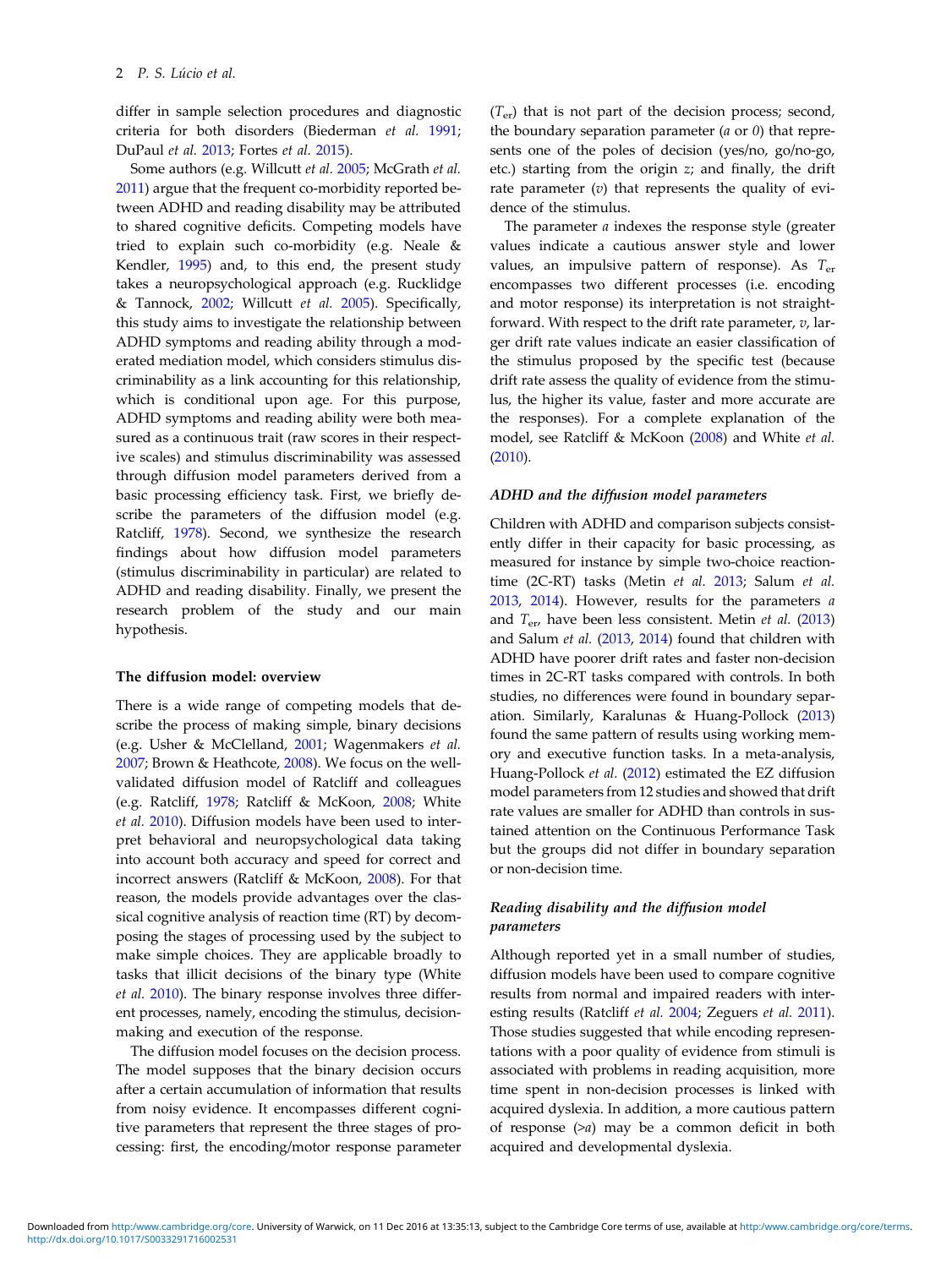<span id="page-2-0"></span>

Fig. 1. Conceptual model of the moderated-mediation model. Control variables are depicted in the dashed square. ADHD, Attention deficit hyperactivity disorder; IQ, estimated intelligence quotient (WISC-IIII); SES, socioeconomic status; v, mean drift; VWM, verbal working memory (digit span backwards); VSWM, visuospatial working memory (Corsi Blocks backwards).

Another source of evidence about the developmental role of drift rates in normal development comes from studies of aging. Ratcliff et al. ([2012\)](#page-10-0) suggest that the U-shaped lifespan curve of RT development in which children and older adults present slower response times has a different explanation in the diffusion model. While slower RT in children is due to lower drift rates compared with young adults, in older adults it is due to cautious answers or greater values for the  $a$ parameter (Ratcliff et al. [2000](#page-10-0); Thapar et al. [2003](#page-11-0)) and also slower encoding/motor responses (McKoon & Ratcliff, [2016](#page-10-0)). From the results of these studies, we may speculate that in normal development, the drift rate rises from childhood toward a plateau in adulthood, whereas slower ascent towards, or a lower maximal value of this plateau may be attained in abnormal development (e.g. dyslexia).

# ADHD, reading disability, and diffusion model parameters: the research problem

As discussed in the previous sections, research findings from lexical decision tasks tend to suggest a lower drift rate in reading disability, and lower drift rates in basic information processing (BIP) tasks are seen in ADHD. Although lexical decision making and BIP tasks measure different cognitive processes, both rely on a common ability to encode visual information (either orthographic or perceptual). Therefore, it is reasonable to postulate that diffusion model parameters may provide interesting data on the reading skills of children with ADHD. Here, we hypothesize that low drift rate values may function as a shared

deficit between ADHD symptoms and poorer reading performance.

The main goal of the present study is to test a mediation effect of drift rate in the relationship between ADHD symptoms and reading performance. It has been established that drift rate is influenced by age in lexical decision tasks (e.g. Ratcliff et al. [2012\)](#page-10-0); therefore, age may function as a moderator of the relationship between drift rate on reading ability. Our hypothetical model therefore links ADHD symptoms to reading skills via an indirect path that includes drift rate (a mediator), which will differ as a function of age (moderator), resulting in a conditional indirect effect. Fig. 1 depicts the second stage moderated mediation model to be tested (Hayes, [2013\)](#page-10-0). Traditional confounding variables of relevance, i.e. sex, IQ, and socioeconomic status (SES) will be considered as general covariates. Additionally, we considered verbal and visuospatial working memory as covariates because verbal working memory is a predictor of reading ability (Swanson et al. [2009\)](#page-11-0) and recent studies have suggested that the role of visuospatial working memory in reading might be more important than previously thought (Pham & Hasson, [2014](#page-10-0)).

For testing the discriminant validity of the moderated mediation model, models for the  $a$  and  $T_{er}$  parameters were also assessed. The association between ADHD symptoms, reading ability, and the  $a$  and  $T_{er}$ parameters are less clear than the relationship with drift rate. A cautious pattern is associated with responses of people with dyslexia, aphasia, and children with normal development in reading tasks (Ratcliff et al. [2004,](#page-10-0) [2012;](#page-10-0) Zeguers et al. [2011](#page-11-0)), whereas no study has shown an association between a and ADHD symptoms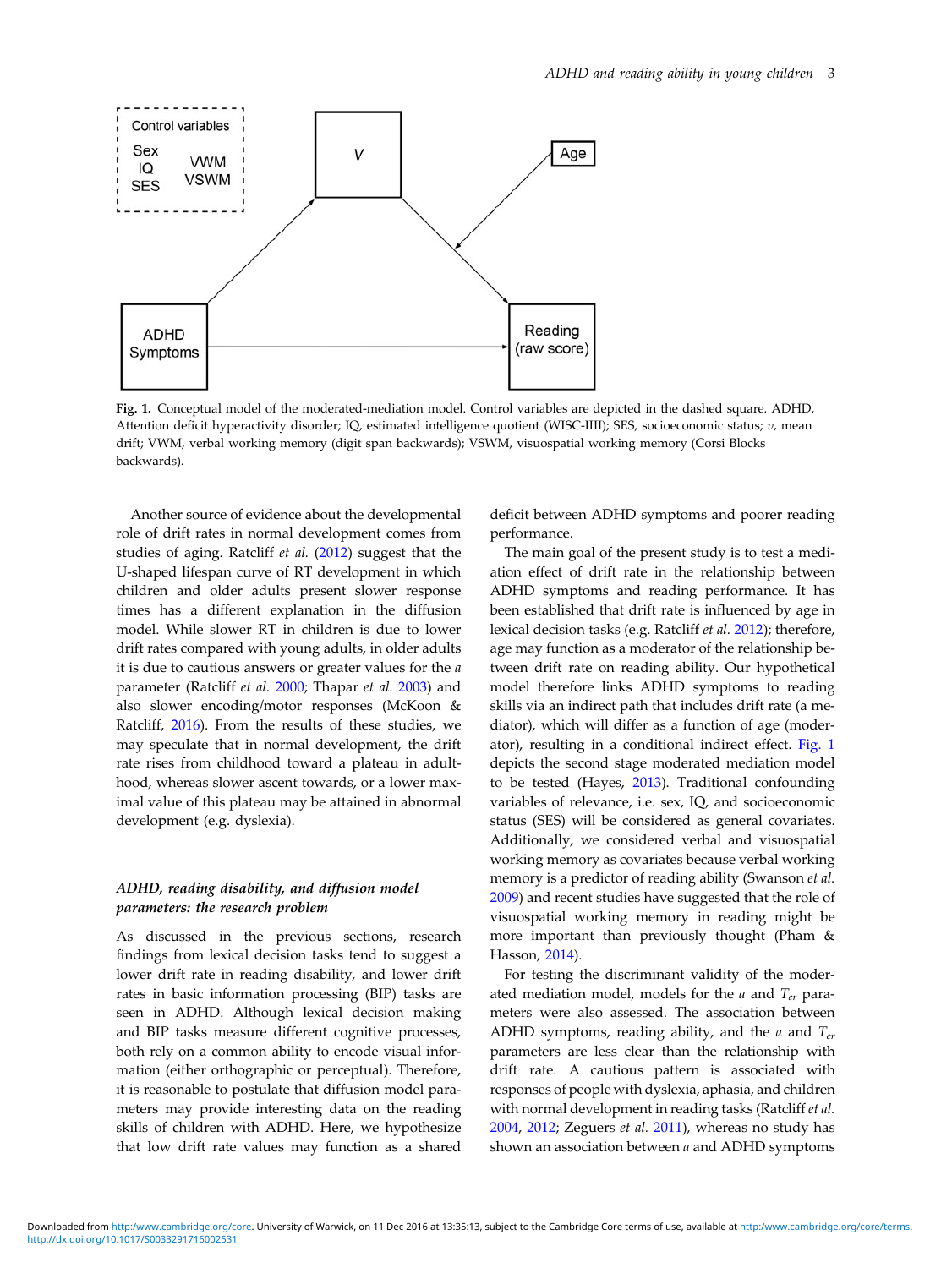<span id="page-3-0"></span>

Fig. 2. Conceptual model of the mediation models. Control variables are depicted in the dashed square. ADHD, Attention deficit hyperactivity disorder; IQ, estimated intelligence quotient (WISC-IIII); SES, socioeconomic status; VWM, verbal working memory (digit span backwards); VSWM, visuospatial working memory (Corsi Blocks backwards); a, boundary separation;  $T_{\text{ev}}$  non-decision time.

(Huang-Pollock et al. [2012;](#page-10-0) Karalunas & Huang-Pollock, [2013;](#page-10-0) Metin et al. [2013;](#page-10-0) Salum et al. [2013](#page-10-0), [2014](#page-10-0)). For this reason, caution may not function as a link between ADHD and reading ability. For the non-decision time parameter, contradictory results have been found both for ADHD and reading studies. Metin et al. ([2013\)](#page-10-0) and Salum et al. [\(2013](#page-10-0), [2014\)](#page-10-0) reported faster  $T_{\text{er}}$  values for ADHD samples, while Huang-Pollock et al. [\(2012](#page-10-0)) did not find any difference. On the other hand, lower nondecision times were found in childhood and aphasic samples compared to adults (Ratcliff et al. [2004](#page-10-0), [2012](#page-10-0)), but dyslexic children and poor readers do not differ from controls (Zeguers et al. [2011\)](#page-11-0). For this reason, the  $T_{\text{er}}$  parameter is less likely to explain the link between ADHD and reading ability.

As no a priori assumptions are made about the relationship between the  $a$  and  $T_{er}$  parameters and age (because results from the literature are less consistent for them), a simple mediation model will be tested (Fig. 2). In contrast to drift rate, we hypothesize that the parameters  $T_{\text{er}}$  and  $a$  will not mediate the relationship between ADHD and reading ability.

## Method

# Participants

The Ethical Committee of the Federal University of Sao Paulo approved the study (protocol no. 1.327.777/15). For this specific study, we used the baseline wave of a large longitudinal community school-based study from Brazil (Salum et al. [2015](#page-10-0)). Parents gave written consent for the children to participate, and children gave verbal assent.

Detailed information about the recruitment of the sample is available elsewhere (Salum et al. [2015](#page-10-0)). In summary, this sample of children attending second to ninth grades in 63 schools in the cities of São Paulo and Porto Alegre. From an original set of 8802 parents who answered the Family History Survey (FHS; Weissman et al. [2000](#page-11-0)), we recruited 1524 children with high-risk for mental disorders and 958 randomly selected children for evaluation ( $N = 2482$ ). The final sample was composed of 1857 participants (61.20% from the high-risk group) after excluding children with low IQ (<70), those attending first grade, those who did not complete all tasks, and outliers at the diffusion model analysis. Therefore, 25.18% of the 2482 children were excluded.

The age range was between ages 6 and 15 years (mean =  $9.81$ , s.p. =  $1.86$ ) and  $47\%$  of the children were female. SES was defined following the Associação Brasileira de Empresas de Pesquisas (ABEP, [2010](#page-9-0)). The ABEP system of socioeconomic classification is a scale ranging from 0 to 46 points, which corresponds to a categorization of eight classes ranging from A1 to E. In our sample, mean ABEP scores were 20.15  $(s.D. = 4.73, minimum = 4, maximum = 40).$ 

# Measures

## ADHD symptoms

ADHD symptoms were estimated from the 'Attention and activity' section of the Development and Well-Being Assessment (DAWBA; Goodman et al. [2000](#page-10-0)), with no skipping rules. DAWBA is a structured informant interview designed to generate ICD-10 and DSM-IV psychiatric diagnoses for children and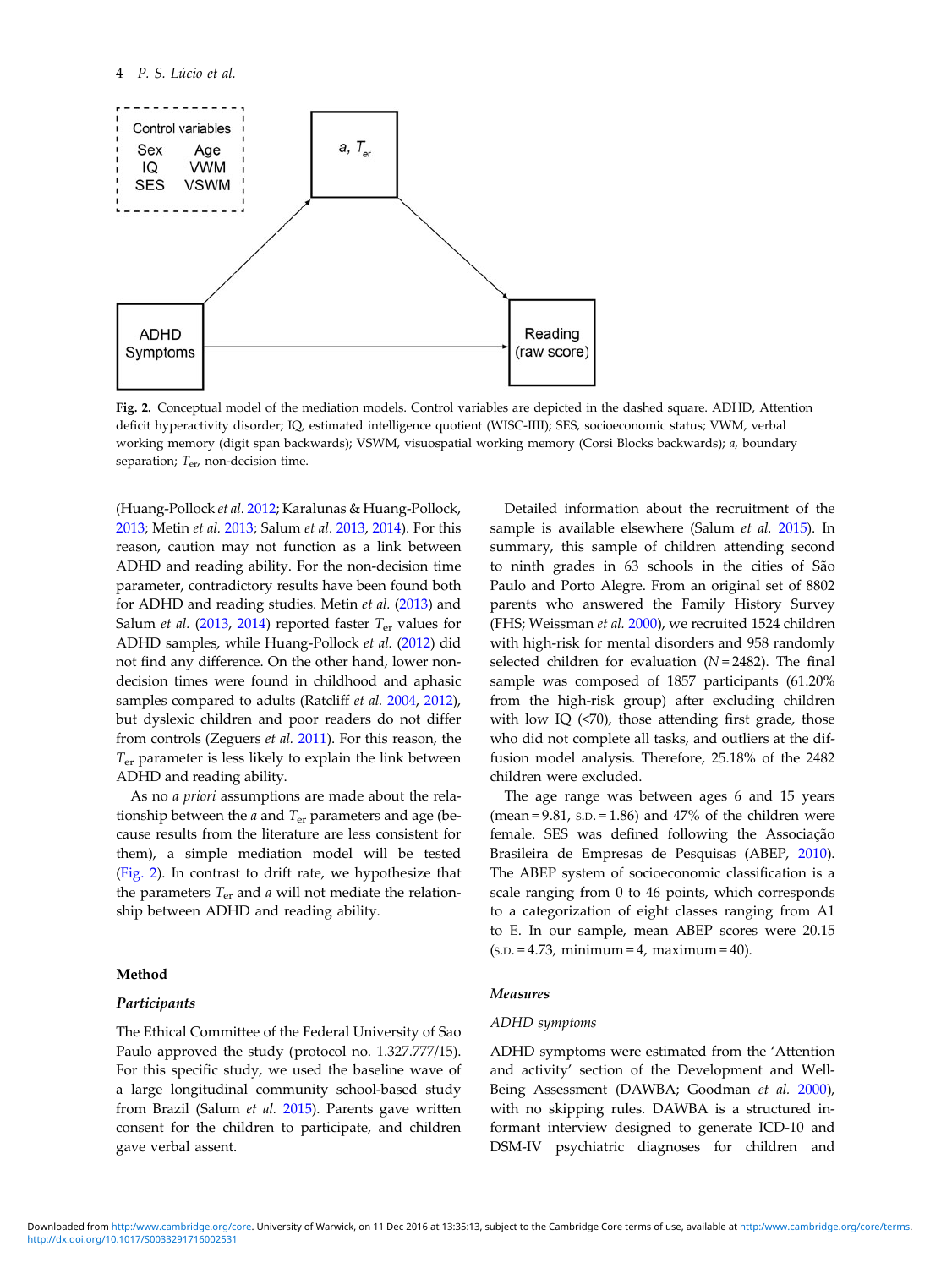adolescents. It is a valid and reliable tool for psychiatric diagnose (e.g. Goodman et al. [2011](#page-10-0); Angold et al. [2012\)](#page-9-0). For the present study, we used the validated Brazilian version of the instrument (Fleitlich-Bilyk & Goodman, [2004](#page-10-0)). Trained lay interviewers administered the instrument to biological parents (87.5% mothers). For the statistical analysis, dimensional inattention and hyperactivity-impulsivity scores (i.e. ADHD symptoms) were derived from DAWBA's 'Attention and activity' section (mean =  $8.64$ , s.p. = 8.67, minimum = 0, maximum = 36). In our database, 201 students met criteria for a full ADHD DSM-IV diagnoses (35.82% predominantly inattentive; 13.43% predominantly hyperactive/impulsive; 36.82% combined subtype; and 13.93 other type).

## Basic information processing task

BIP was evaluated in a 2C-RT task, which measures the ability to perform very basic perceptual decisions by pressing a button to indicate the direction of an arrow (right or left). There were 100 presentations of the arrow, half on the right and half on the left side of the computer screen. The stimulus duration was 100 ms and the intertrial interval was 1500 ms. Task instructions emphasized both speed and accuracy. Participants received no rewards or feedback. Diffusion model parameters were estimated for stimulus discriminability (drift rate,  $v$ ), cautious answering (boundary separation, a) and nondecision time  $(T_{er})$ . Correlations between the diffusion model parameters and mean RT and standard deviation RT are within expectations ( $v:$  mean = 0.31, s.p. = 0.16, minimum =  $-0.39$ , maximum =  $0.68$ ; *a*: mean =  $0.12$ , s.p. =  $0.03$ , minimum =  $0.03$ , maximum =  $0.23$ ;  $T_{\text{er}}$ : mean =  $0.25$ , s.p. = 0.12, minimum =  $-0.18$ , maximum = 0.78; data are available upon request).

## Reading ability

Reading ability was assessed using the reading subtest of the School Performance Test (Stein, [1994\)](#page-11-0), which contains one card presenting 70 isolated words. The validity and reliability of the subtest and its items have been previously established (e.g. Cogo-Moreira et al. [2013](#page-9-0); Athayde et al. [2014](#page-9-0); Lúcio & Pinheiro, [2014\)](#page-10-0). Internal consistency (Cronbach's  $\alpha$  coefficient) is fair (0.80). As with ADHD symptoms, we used the sum of the reading raw scores for data analysis (mean  $= 54.82$ , s.p.  $= 20.04$ , minimum  $= 0.0$ , maximum  $= 70$ ).

## Intelligence

Vocabulary and block design subtests of the Wechsler Intelligence Scale for Children (WISC-III) were used to estimate the Intelligence quotient (IQ), using the Tellegen & Briggs ([1967\)](#page-11-0) method. Residual associations with age were regressed out using Studentized residuals. The estimated mean IO of the sample was  $100.88$  (s.p.  $=$ 15.34, minimum = 70.01, maximum = 154.95).

## Verbal working memory (VWM)

As a measure of VWM, we used the raw score from the WISC-III digit span backward score (mean = 3.64, s.p. = 1.52, minimum = 0.0, maximum = 12).

#### Visuospatial working memory (VSWM)

To evaluate VSWM, we used the raw score of the backward Corsi Block-Tapping Test (mean = 4.89, S.D. = 2.05,  $minimum = 0.0$ ,  $maximum = 14$ ).

## Statistical analysis

A conditional process analysis was used to evaluate the indirect effects of ADHD on reading scores. For the drift rate variable, the effect was tested in a second stage moderated mediation model and for the other two variables (i.e.  $a$  and  $T_{er}$ ) by a mediation model. Bootstrapping bias corrected confidence intervals with 10 000 bootstrap samples were used to test the null hypothesis (i.e. the indirect effect of ADHD on reading ability is not significant). When confidence intervals contain zero, the null hypothesis is accepted. A macro implementation of PROCESS (version 2.16) for SPSS was used for data analysis (Hayes, [2016](#page-10-0)). The index of moderated mediation was used as a formal test for the mean drift model; its significance is evaluated via bootstrapping bias corrected intervals as well (Hayes, [2013](#page-10-0)).

Due to the multilevel structure of the data (i.e. children nested in schools), it was necessary to evaluate whether the observed variance within schools is less than the variance observed among schools. The extent of variance between  $v$ . within groups (also called homogeneity of variance) was described using an intraclass correlation coefficient (ICC). An ICC value less than 0.2–0.3, indicates that standard error estimates are unlikely to be biased (Stapleton & Thomas, [2008\)](#page-11-0), i.e. there are similar variances within and between schools. The presence of one or more co-morbidity (e.g. depression, obsessive compulsive disorder, social phobia, etc.) was included as a covariate in post-hoc models.

## Results

## Model for mean drift

Inhomogeneity of variance was not detected (ICC = 0.045); therefore, ordinary least squares regressions were used. For the moderated mediation model, outcome variables were mean drift rate  $(v)$  and reading skills and age was the moderator [\(Fig. 1](#page-2-0)). Sex, IQ,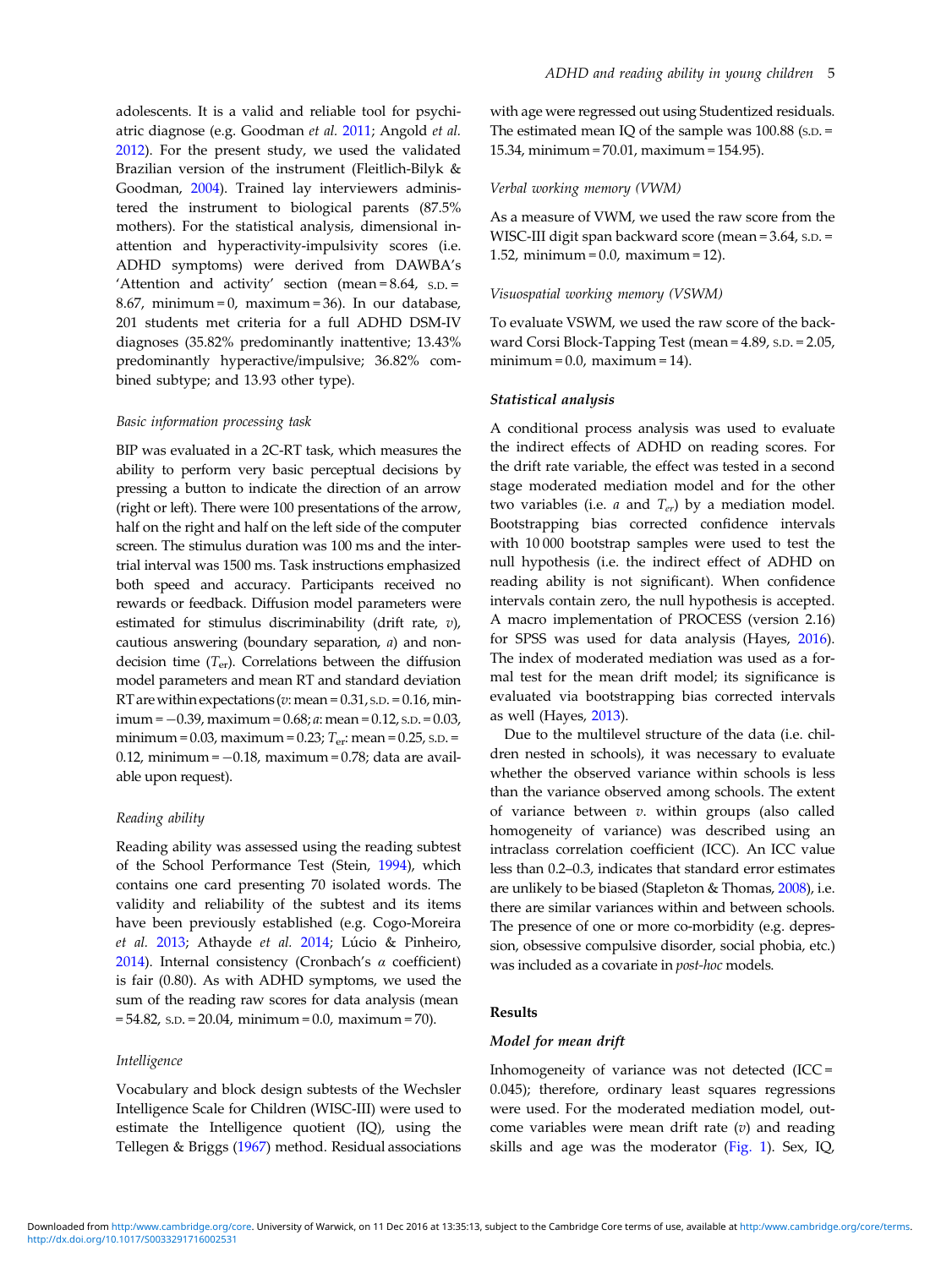## 6 P. S. Lúcio et al.

|  | <b>Table 1.</b> Statistics of the moderated mediation model: results of the outcomes mean drift and reading score |  |  |  |  |  |  |  |  |  |  |  |
|--|-------------------------------------------------------------------------------------------------------------------|--|--|--|--|--|--|--|--|--|--|--|
|--|-------------------------------------------------------------------------------------------------------------------|--|--|--|--|--|--|--|--|--|--|--|

|                                                              | Outcome: mean drift    |         |                |           |  |  |  |  |
|--------------------------------------------------------------|------------------------|---------|----------------|-----------|--|--|--|--|
| Variable                                                     | b                      | S.E.    | $\mathfrak{t}$ | $p$ value |  |  |  |  |
| Constant                                                     | 0.1466                 | 0.0268  | 5.4700         | < 0.0001  |  |  |  |  |
| ADHD symptoms (predictor)                                    | $-0.0017$              | 0.0004  | $-4.1785$      | < 0.0001  |  |  |  |  |
| IQ (covariate)                                               | 0.0005                 | 0.0002  | 1.9759         | 0.0483    |  |  |  |  |
| Sex (covariate)                                              | 0.0288                 | 0.0070  | 4.0909         | < 0.0001  |  |  |  |  |
| SES (covariate)                                              | 0.0016                 | 0.0008  | 2.0720         | 0.0384    |  |  |  |  |
| Corsi Blocks Bkw (covariate)                                 | 0.0064                 | 0.0020  | 3.2374         | 0.0012    |  |  |  |  |
| Digit span Bkw (covariate)                                   | 0.0128                 | 0.0026  | 4.8952         | < 0.0001  |  |  |  |  |
| $F_{6.1850}$ = 23.1517, p < 0.0001, R <sup>2</sup> = 0.0690  |                        |         |                |           |  |  |  |  |
|                                                              | Outcome: reading score |         |                |           |  |  |  |  |
| Constant                                                     | $-39.5312$             | 5.2683  | $-7.5035$      | < 0.0001  |  |  |  |  |
| ADHD symptoms (predictor)                                    | $-0.2151$              | 0.0434  | $-4.9551$      | < 0.0001  |  |  |  |  |
| $v$ (predictor)                                              | 95.8027                | 13.1163 | 7.3041         | < 0.0001  |  |  |  |  |
| Age (moderator)                                              | 6.4116                 | 0.4609  | 13.9108        | < 0.0001  |  |  |  |  |
| $v \times$ age (interaction)                                 | $-8.5034$              | 1.2937  | $-6.5728$      | < 0.0001  |  |  |  |  |
| IQ (covariate)                                               | 0.1288                 | 0.0269  | 4.7817         | < 0.0001  |  |  |  |  |
| Sex (covariate)                                              | 1.2177                 | 0.7517  | 1.6198         | 0.1054    |  |  |  |  |
| SES (covariate)                                              | 0.1853                 | 0.0810  | 2.2875         | 0.0223    |  |  |  |  |
| Corsi Blocks Bkw (covariate)                                 | 0.8425                 | 0.2209  | 3.8136         | 0.0001    |  |  |  |  |
| Digit span Bkw (covariate)                                   | 2.7431                 | 0.2859  | 9.5948         | < 0.0001  |  |  |  |  |
| $F_{9.1847}$ = 121.1430, p < 0.0001, R <sup>2</sup> = 0.3712 |                        |         |                |           |  |  |  |  |

ADHD, Attention deficit hyperactivity disorder; IQ, estimated intelligence quotient (WISC-IIII); SES, socioeconomic status;

 $v$ , mean drift; Bkw, backwards;  $b$ , unstandardized beta weight; s.e., standard error.

The first column presents the predictors, moderators, and covariates.

SES, and VWM and VSWM were control variables. Table 1 summarizes the overall model (regression coefficients, standard errors, t, and significance). Elevated ADHD symptoms (DAWBA raw scores) were associated with lower drift rate, independent of the covariates  $(b = -0.0017, p < 0.0001)$ . Elevated ADHD symptoms were also associated with poorer reading ability (direct effect;  $b = -0.2151$ ,  $p < 0.0001$ ). The moderation component (age  $\times v$ ) was also significant ( $b = -8.5034$ ,  $p < 0.0001$ ). Nevertheless, such an interaction only estimates the effect of  $v$  on reading by age, and it does not quantify the relationship between the moderator and the indirect effect. Therefore, a formal test of the moderated mediation is required, which is given by the index of moderated mediation (Hayes, [2015](#page-10-0)).

The indirect effect proved significant, as the bootstrap confidence interval (CI) of the index of moderated mediation does not contain zero (effect = 0.0144, S.E. = 0.0044; 95% CI 0.0070–0.0246). Thus, the indirect effect of ADHD symptoms on reading ability through mean drift was dependent on age. The index of moderated mediation was positive, indicating that as age increases, the indirect effect becomes less negative.

[Table 2](#page-6-0) presents the conditional indirect effect at three values of the moderator: the mean age  $(=9.82)$ ; the mean age, less  $1$  s.p.  $(=7.95)$ ; and the mean age plus 1 S.D. (=11.68). The findings indicate that ADHD symptoms led to poorer reading scores as a result of lower mean drift values, but the magnitude of this effect depended on age: at age 7.95, a child with one additional ADHD symptom was estimated to achieve 0.0478 fewer words correct; at age 9.82, a child with one additional ADHD symptom was estimated to achieve 0.0210 fewer words correct; and by the age of 11.68, the effect lost significance.

To test the hypothesis that the loss of significance in older children was secondary to the fact that most subjects presented maximum scores (ceiling effect) we analyzed the frequency of observed scores for the ceiling and floor effects (scores 70.0 and 0.0, respectively). While most of the children with 0.0 points were aged  $\leq 8$  years (88.30%), not only the oldest children achieved the maximum score (55.82% of the sample aged between 8 and 11 years reached the ceiling). Since the effect remained significant at the mean age (∼9.82 years), a ceiling effect does not reasonably explain the results. Another possibility would be the reduced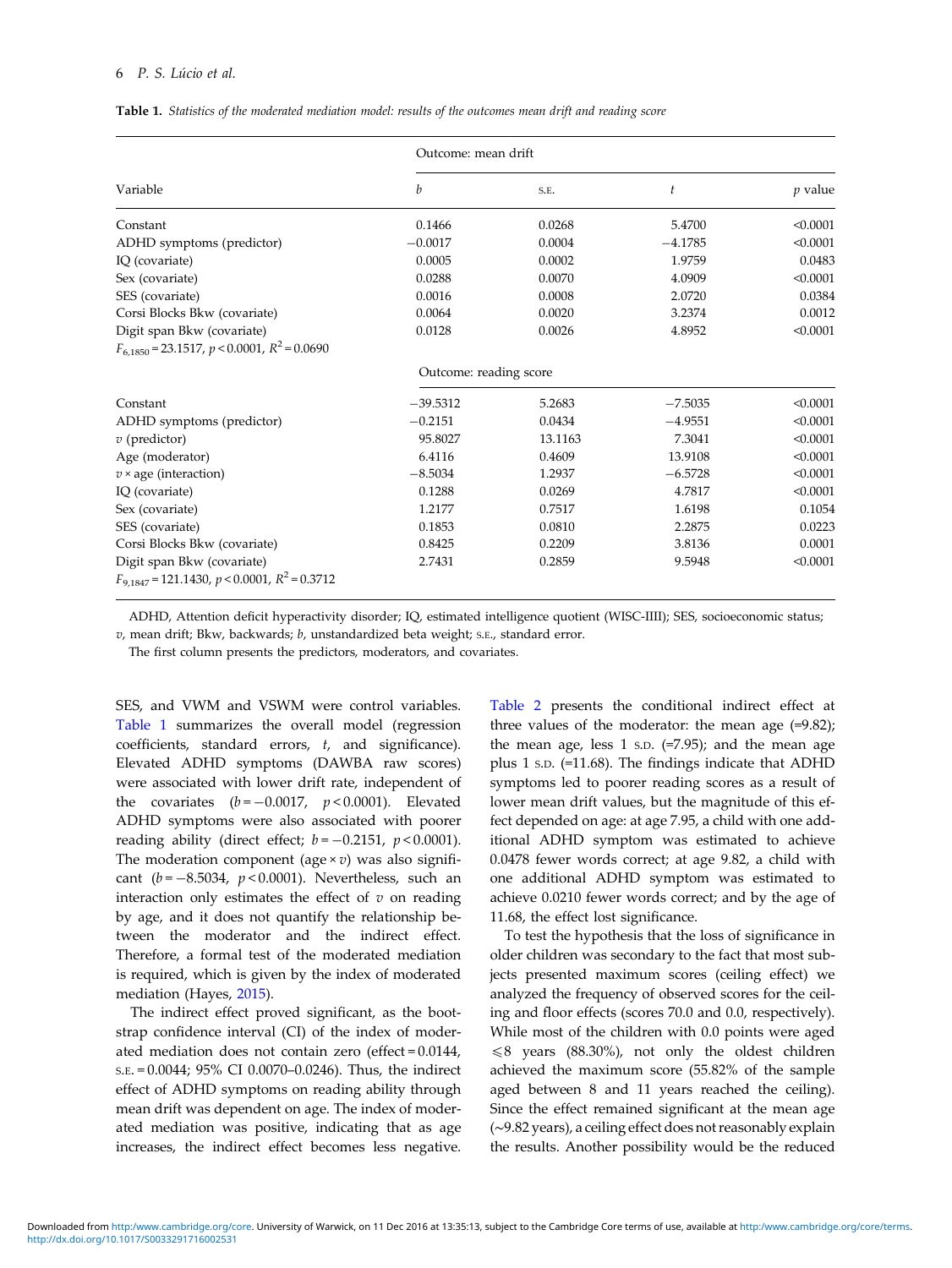| Age (range) | Effect    | Boot s.e. | 95% CI                 | Result          |  |
|-------------|-----------|-----------|------------------------|-----------------|--|
| 7.9523      | $-0.0488$ | 0.0145    | $-0.0803$ to $-0.0236$ | Significant     |  |
| 9.8148      | $-0.0210$ | 0.0070    | $-0.0375$ to $-0.0097$ | Significant     |  |
| 11.6773     | 0.0059    | 0.0050    | $-0.024$ to 0.0179     | Non-significant |  |

<span id="page-6-0"></span>Table 2. Conditional indirect effects of ADHD on reading scores at values of the moderator age

ADHD, Attention deficit hyperactivity disorder; Boot S.E., bootstrap estimates; CI, confidence interval.

sample size at this range of age. Nevertheless, 21.90% of the sample was aged >11 years, while 27.41% was aged  $\leq 8$  years.

One or more co-morbidities were present in 26.4% of the sample. Including the presence of one or more comorbidity as a covariate did not change the models, so the results are presented without this variable (data available upon request).

# Models for boundary separation and non-decision time

For the mediation models including  $a$  and  $T_{\text{er}}$  as mediators, age was not included as a moderator, but as a covariate ([Fig. 2\)](#page-3-0). The control variables were sex, IQ, SES, VWM, VSWM, and age. The model statistics are presented in [Tables 3](#page-7-0) and [4](#page-8-0).

The models present a lack of evidence for an indirect effect of ADHD symptoms on reading that is mediated through the boundary separation parameter because the confidence interval contains zero (effect = <sup>−</sup>0.0031, S.E. = 0.0042, 95% CI  $-0.0021$  to 0.0043). Similarly, no support for an indirect effect of ADHD symptoms on reading that is mediated by the  $T_{er}$  parameter was found (effect: −0.0009, S.E. = 0.0029, 95% CI −0.0085 to 0.0036).

## Discussion

The present study investigated the relationship between ADHD symptoms and the ability to read single words using a community based school-age sample. Specifically, we tested the hypothesis that the drift rate parameter in a stimulus discriminability task would link these two outcomes, based on previous investigations that showed reduced values of drift in both ADHD and in children with reading disabilities (e.g. Zeguers et al. [2011](#page-11-0); Metin et al. [2013;](#page-10-0) Salum et al. [2013](#page-10-0), [2014](#page-10-0)). The data provide support for poor stimulus discriminability on simple choice tasks as a common neuropsychological deficit that links symptoms of ADHD and reading ability among school-aged children.

The results indicated that the presence of ADHD symptoms was related to drift rate, which in turn influenced reading ability, and that this indirect effect

was moderated by age. Specifically, the relationship between drift rate and reading ability was moderated by age, such that mean drift had less impact on reading scores at higher ages. The effect of age on the indirect effect lost significance around the age of 11, an effect unlikely to be due to ceiling effects or sample size. The results concur with a moderating effect of age on the relationship between ADHD and academic skills demonstrated in a meta-analysis by Frazier et al. ([2007](#page-10-0)).

The idea of discriminability (or the quality of evidence from stimulus) as a link between ADHD and reading is in line with the hypothesis that the frequent associations between ADHD symptoms and reading disability do not occur by chance. Some authors have demonstrated that this co-occurrence is largely due to shared genetic influences (e.g. Cheung et al. [2012](#page-9-0), [2014;](#page-9-0) Greven et al. [2012](#page-10-0)); although a role of environment has also been found (e.g. Zumberge et al. [2007](#page-11-0); Hart et al. [2010](#page-10-0)). Willcutt et al. [\(2005](#page-11-0)) argue that a useful approach would be to discover a neuropsychological deficit common to both disorders that may act as a 'trait' to be investigated as a correlate of genetic variations. They found that a deficit in processing speed was a common feature, and they replicated this effect in a cross-validation sample (Willcutt et al. [2010](#page-11-0)). The results of the present study concur with those findings, as the diffusion model parameters derived from the 2C-RT task may also reflect processing speed indirectly. Processing speed tasks usually have a cognitive and a motor component. We speculate that our results concerning the drift rate parameter are related to the cognitive aspect of the task. The motor component of processing speed is represented by the non-decision time  $(T_{\text{er}})$  parameter (which encompasses both encoding process and response output). In our sample,  $T_{er}$ parameter did not function as a mediator of ADHD symptoms and reading ability, confirming our hypothesis (Zeguers et al. [2011;](#page-11-0) Karalunas & Huang-Pollock, [2013;](#page-10-0) Metin et al. [2013](#page-10-0)). The role of encoding remains unclear because it is a cognitive process closely associated with the  $T_{er}$  parameter. Therefore, of the parameters derived from the 2C-RT task, the drift rate parameter specifically might offer a useful phenotype to determine genetic variants that increase susceptibility to both ADHD and reading disorders.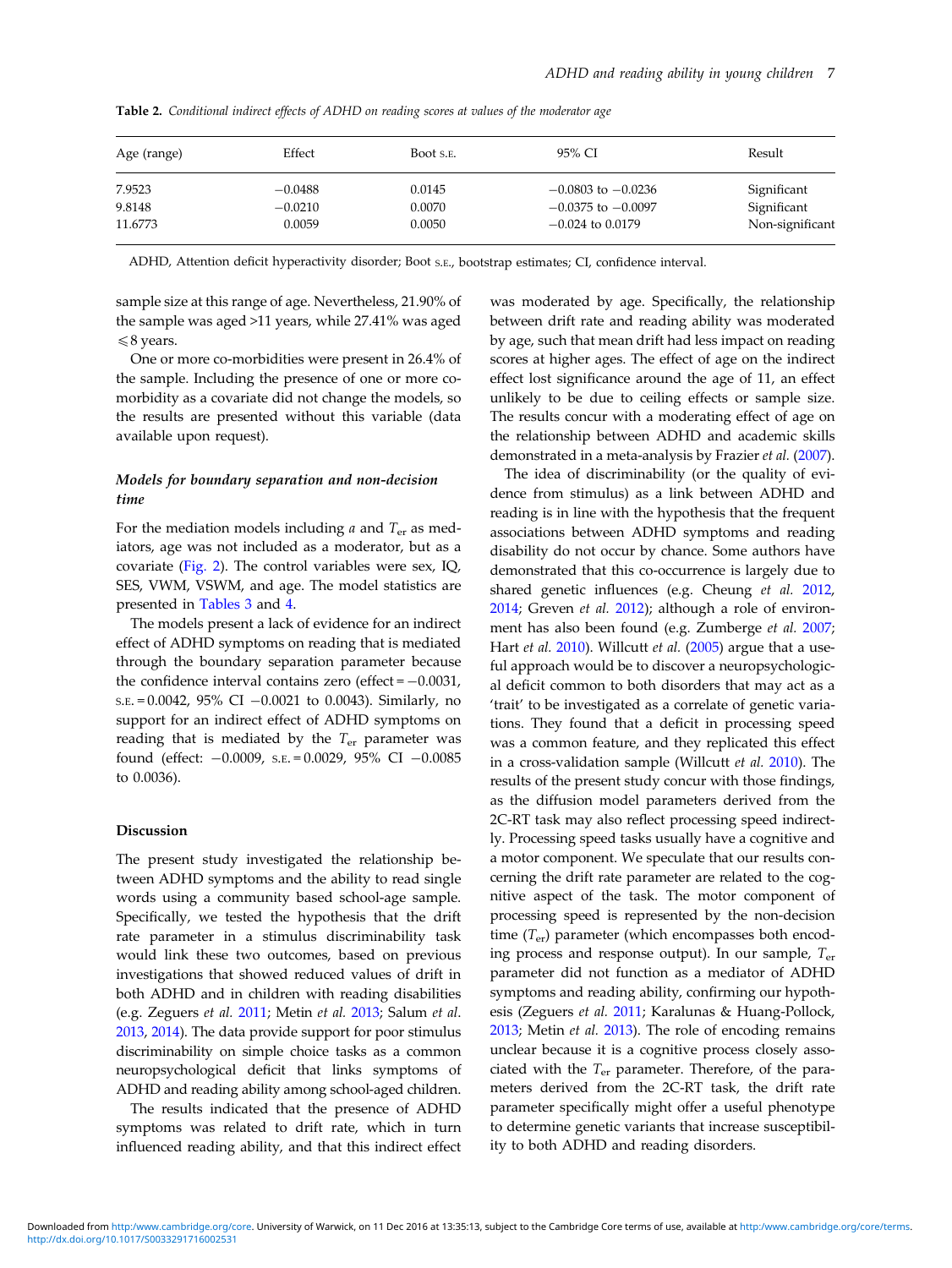# <span id="page-7-0"></span>8 P. S. Lúcio et al.

| <b>Table 3.</b> Statistics of the mediation model: results of the outcomes boundary separation and reading score |  |  |  |  |  |
|------------------------------------------------------------------------------------------------------------------|--|--|--|--|--|
|                                                                                                                  |  |  |  |  |  |

|                                                                                 | Outcome: boundary separation |         |           |             |  |  |  |  |  |
|---------------------------------------------------------------------------------|------------------------------|---------|-----------|-------------|--|--|--|--|--|
| Variable                                                                        | b                            | S.E.    | t         | $\nu$ value |  |  |  |  |  |
| Constant                                                                        | 0.1645                       | 0.0067  | 24.4876   | < 0.0001    |  |  |  |  |  |
| ADHD symptoms (predictor)                                                       | 0.0001                       | 0.0001  | 0.7638    | 0.4451      |  |  |  |  |  |
| Age (covariate)                                                                 | $-0.0030$                    | 0.0004  | $-7.2137$ | < 0.0001    |  |  |  |  |  |
| IQ (covariate)                                                                  | $-0.0001$                    | 0.0001  | $-1.6179$ | 0.1058      |  |  |  |  |  |
| Sex (covariate)                                                                 | $-0.0027$                    | 0.0014  | $-1.8938$ | 0.0584      |  |  |  |  |  |
| SES (covariate)                                                                 | $-0.0002$                    | 0.0002  | $-1.4437$ | 0.1490      |  |  |  |  |  |
| Corsi Blocks Bkw (covariate)                                                    | 0.0001                       | 0.0004  | 0.3173    | 0.7510      |  |  |  |  |  |
| Digit span Bkw (covariate)                                                      | $-0.0009$                    | 0.0005  | $-1.6261$ | 0.1041      |  |  |  |  |  |
| $F_{7,1849}$ = 13.0597, p < 0.0001, R <sup>2</sup> = 0.0471                     |                              |         |           |             |  |  |  |  |  |
|                                                                                 | Outcome: reading score       |         |           |             |  |  |  |  |  |
| Constant                                                                        | $-6.2794$                    | 4.1246  | $-1.5224$ | 0.1281      |  |  |  |  |  |
| ADHD symptoms (predictor)                                                       | $-0.2274$                    | 0.0437  | 5.1983    | < 0.0001    |  |  |  |  |  |
| a (predictor)                                                                   | $-49.4332$                   | 12.4180 | $-3.9831$ | 0.0001      |  |  |  |  |  |
| Age (covariate)                                                                 | 3.8531                       | 0.2272  | 16.9564   | < 0.0001    |  |  |  |  |  |
| IQ (covariate)                                                                  | 0.1325                       | 0.0272  | 4.8729    | < 0.0001    |  |  |  |  |  |
| Sex (covariate)                                                                 | 1.2853                       | 0.7589  | 1.6937    | 0.0905      |  |  |  |  |  |
| SES (covariate)                                                                 | 0.1302                       | 0.0809  | 1.6104    | 0.1075      |  |  |  |  |  |
| Corsi Blocks Bkw (covariate)                                                    | 0.8944                       | 0.2235  | 4.0012    | 0.0001      |  |  |  |  |  |
| Digit span Bkw (covariate)<br>$F_{8,1848} = 127.3385, p < 0.0001, R^2 = 0.3554$ | 2.7823                       | 0.2890  | 9.6268    | < 0.0001    |  |  |  |  |  |

ADHD, Attention deficit hyperactivity disorder; IQ, estimated intelligence quotient (WISC-IIII); SES, socioeconomic status;

 $a$ , boundary separation; Bkw (backwards);  $b$ , unstandardized beta weight;  $s.E.,$  standard error.

The first column presents the predictors, moderators, and covariates.

Future research should include a direct measure of processing speed to test the stability of the model. At a first look, the results of McGrath et al. ([2011\)](#page-10-0) might suggest that the relationships observed between variables in the present study might change. Using regression analysis in structural equation modeling, the authors showed that only processing speed contributed independently to both ADHD symptoms and reading ability, whereas verbal working memory and naming speed were not significant. Nevertheless, in McGrath et al.'s model, reading and ADHD symptoms were correlated, i.e. there are no regression model linking these latent traits. Furthermore, in their model, both VWM and processing speed were direct predictors of the outcomes reading and ADHD symptoms. In the present work, two measures of working memory (i.e. verbal and visuospatial) and we assumed that both measures are predictors of mean drift and reading ability. While the model may change with inclusion of a processing speed measure, the results of McGrath et al. do not provide evidence regarding the effects of working memory (verbal and visuospatial) as covariates.

The present study also confirmed the hypothesized lack of significance for the boundary separation

parameter as a mediator of the relationship between ADHD and reading ability. Although a more cautious pattern was present in reading performance studies (Ratcliff et al. [2004](#page-10-0); [2012;](#page-10-0) Zeguers et al. [2011](#page-11-0)), no studies found a relationship between this deficit (i.e. the a parameter of the diffusion model) and ADHD symptoms (Huang-Pollock et al. [2012;](#page-10-0) Metin et al. [2013](#page-10-0); Salum et al. [2013,](#page-10-0) [2014\)](#page-10-0). Our data confirmed those findings, showing no influence of ADHD symptoms on boundary separation in the simple mediation model  $(b =$ 0.001,  $p = 0.4451$ ; Table 3) although an effect of boundary separation (i.e. cautious answering) was demonstrated on reading scores regardless of ADHD symptoms  $(b = -49.4332, p = 0.0001;$  Table 3).

The demonstrated indirect relationship between ADHD and reading ability that was mediated by drift rate highlights the promise of using diffusion model parameters as continuous neuropsychological measures to improve our understanding of the complex co-occurrence of ADHD symptoms and reading ability. For this study, ADHD symptoms were derived from DAWBA item scores to test relationships between ADHD symptoms as a continuous measure and reading skills. Our results extend the findings of previous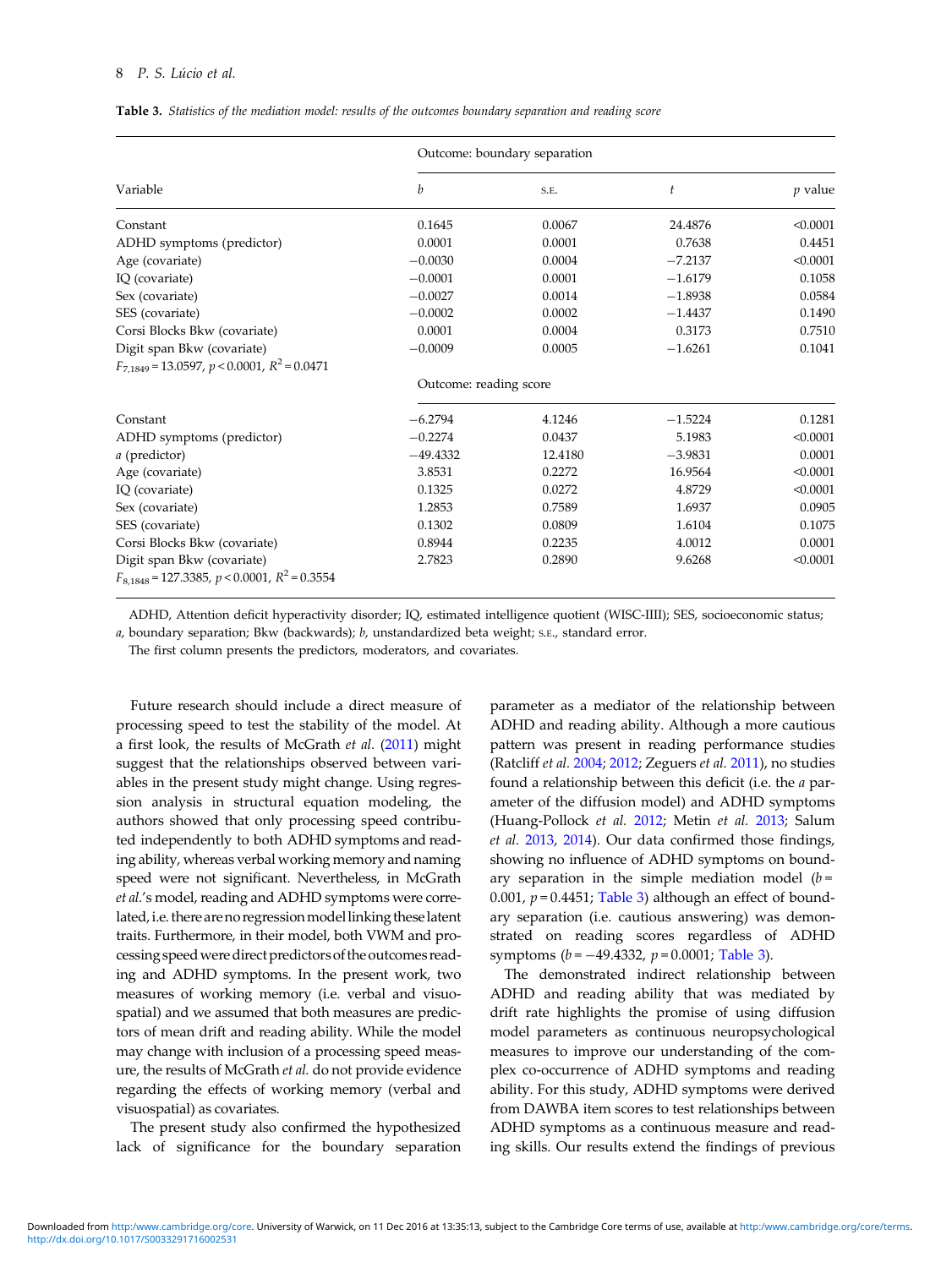<span id="page-8-0"></span>

|  |  |  |  |  |  |  |  | <b>Table 4.</b> Statistics of the mediation model: results of the outcomes non-decision time and reading score |  |  |  |
|--|--|--|--|--|--|--|--|----------------------------------------------------------------------------------------------------------------|--|--|--|
|--|--|--|--|--|--|--|--|----------------------------------------------------------------------------------------------------------------|--|--|--|

|                                                                                 |                        | Outcome: non-decision time |           |           |  |  |  |  |
|---------------------------------------------------------------------------------|------------------------|----------------------------|-----------|-----------|--|--|--|--|
| Variable                                                                        | b                      | S.E.                       | T         | $p$ value |  |  |  |  |
| Constant                                                                        | 0.2890                 | 0.0254                     | 11.3685   | < 0.0001  |  |  |  |  |
| ADHD symptoms (predictor)                                                       | $-0.0007$              | 0.0003                     | $-2.2803$ | 0.0227    |  |  |  |  |
| Age (covariate)                                                                 | $-0.0073$              | 0.0016                     | $-4.6244$ | < 0.0001  |  |  |  |  |
| IQ (covariate)                                                                  | 0.0002                 | 0.0002                     | 1.1542    | 0.2486    |  |  |  |  |
| Sex (covariate)                                                                 | 0.0531                 | 0.0054                     | 9.0675    | < 0.0001  |  |  |  |  |
| SES (covariate)                                                                 | 0.0004                 | 0.0006                     | 0.7144    | 0.4751    |  |  |  |  |
| Corsi Blocks Bkw (covariate)                                                    | $-0.0028$              | 0.0016                     | $-1.7626$ | 0.0781    |  |  |  |  |
| Digit span Bkw (covariate)                                                      | $-0.0023$              | 0.0020                     | $-1.1030$ | 0.2702    |  |  |  |  |
| $F_{7.1849} = 20.8292$ , $p < 0.0001$ , $R^2 = 0.0731$                          |                        |                            |           |           |  |  |  |  |
|                                                                                 | Outcome: reading score |                            |           |           |  |  |  |  |
| Constant                                                                        | $-14.7961$             | 3.7231                     | $-3.9742$ | < 0.0001  |  |  |  |  |
| ADHD symptoms (predictor)                                                       | $-0.2295$              | 0.0440                     | $-5.2187$ | < 0.001   |  |  |  |  |
| $T_{\rm er}$ (predictor)                                                        | 1.3384                 | 3.2930                     | 0.4064    | 0.6845    |  |  |  |  |
| Age (covariate)                                                                 | 4.0126                 | 0.2263                     | 17.7276   | < 0.0001  |  |  |  |  |
| IQ (covariate)                                                                  | 0.1363                 | 0.0273                     | 4.9923    | < 0.0001  |  |  |  |  |
| Sex (covariate)                                                                 | 1.3473                 | 0.7812                     | 1.7248    | 0.0847    |  |  |  |  |
| SES (covariate)                                                                 | 0.1405                 | 0.0812                     | 1.7307    | 0.0837    |  |  |  |  |
| Corsi Blocks Bkw (covariate)                                                    | 0.8916                 | 0.2247                     | 3.9684    | 0.0001    |  |  |  |  |
| Digit span Bkw (covariate)<br>$F_{8,1848} = 124.3202, p < 0.0001, R^2 = 0.3499$ | 2.8289                 | 0.2901                     | 9.7502    | < 0.0001  |  |  |  |  |

ADHD, attention-deficit/hyperactivity disorder; IQ, estimated intelligence quotient (WISC-IIII); SES, socioeconomic status; a, boundary separation; Bkw (backwards); b, unstandardized beta weight; S.E., standard error.

The first column presents the predictors, moderators, and covariates.

studies that linked ADHD, and particularly its inattentive subtype, to reading problems (e.g. Greven et al. [2012;](#page-10-0) Cain & Bignell, [2014;](#page-9-0) Pham, [2016\)](#page-10-0). In other words, our data support an influence of ADHD symptoms independent of categorical classifications, consistent with a dimensional view of the ADHD phenotype (e.g. McGrath et al. [2011;](#page-10-0) Willcutt et al. [2012](#page-11-0); Salum et al. [2014;](#page-10-0) Wagner et al. [2016\)](#page-11-0).

It is necessary point out some limitations of this study. Some variables previously linked to reading ability or ADHD symptoms, such as rapid automatized naming tasks and measures of executive function were not assessed as potential confounders, although the observed effects were shown to be independent of sex, IQ, working memory (verbal and visuospatial) and SES. Although our results are highly significant, we did not assess their specificity. Executive tasks might also be included in a similar manner to determine the best mediators and to test the independence of the observed effect. In addition, ADHD symptoms were assessed only by a structured interview (i.e. DAWBA) administered to biological parents by trained interviewers as opposed to psychiatric assessments of the children directly or using data from teachers. In

addition, data from this large community school-based sample may not generalize to predominantly clinical populations. Finally, the cross-sectional design does not permit conclusions about causality between the linked variables. As Winer et al. [\(2016](#page-11-0)) explain, despite the utility of mediational analysis to help establish causality, the 'statistical result is not evidence for a causal chain in which a predictor variable leads to a mediator variable, which leads to an outcome variable' (p. 2). This work took mediation models as atemporal associations, because no a priori assumptions were made about how the relationship between ADHD symptoms and reading abilities might unfold over time. For this aim, a longitudinal design would be required. Therefore, the results should be interpreted as relationships between predictors and outcomes rather than as relationships between causes and consequences.

## Conclusion

The present study establishes a specific neuropsychological factor related to both ADHD and reading ability. The results demonstrate a role of stimulus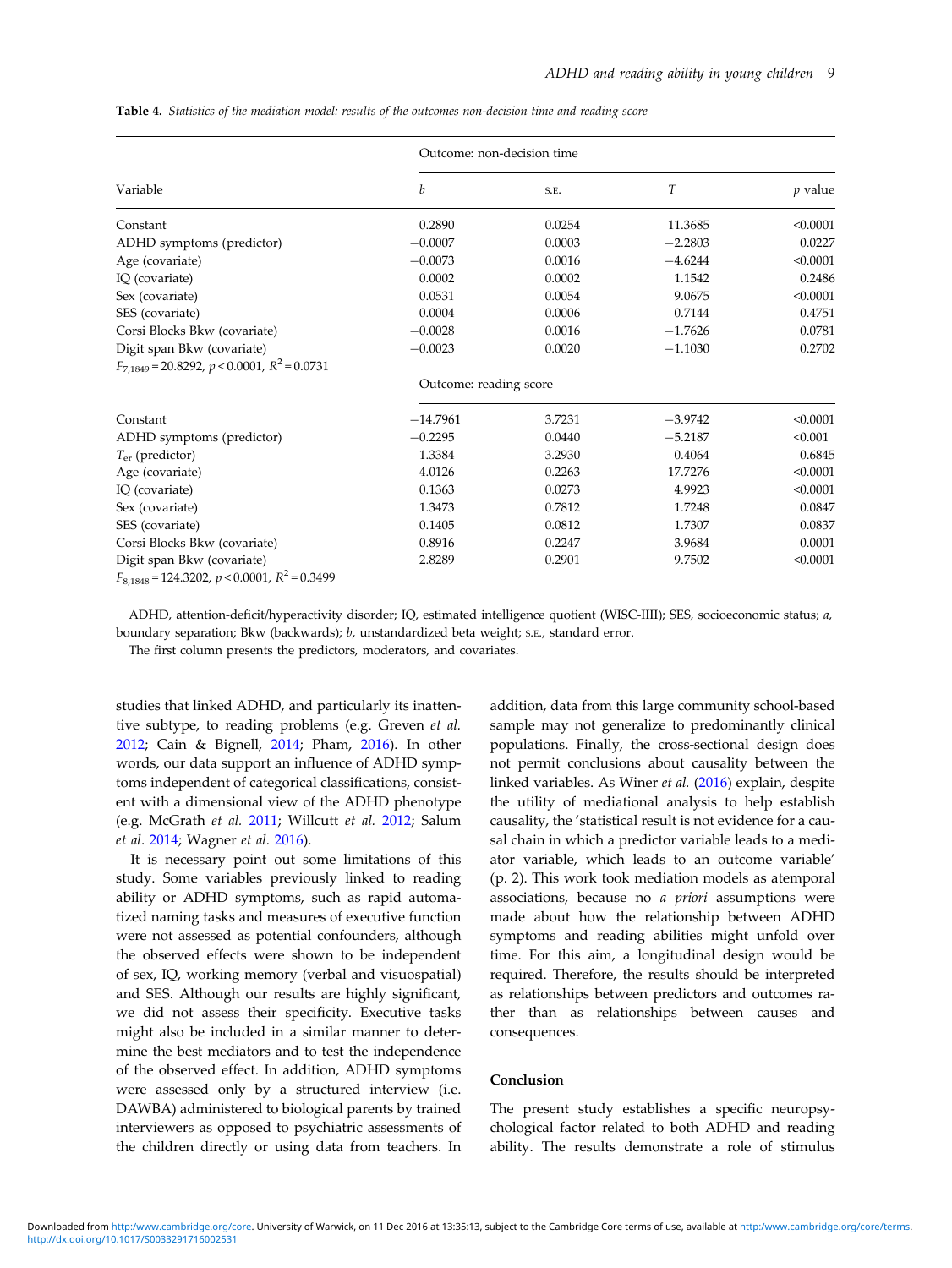<span id="page-9-0"></span>discriminability in basic information processing as a mediator of the relationship between ADHD and poorer reading. Moreover, the relationship between ADHD and reading ability mediated by mean drift was dependent on age, disappearing in older children. As a particular measure of stimulus discriminability, mean drift obtained from diffusion modeling represents a potential common neurobiological mechanism between these ADHD symptoms and reading ability. The findings may have implications for improving diagnostic accuracy, and for the development of treatments (Kendler & Neale, [2010\)](#page-10-0). Interventions might aim to improve stimulus discriminability in patients with ADHD or reading disabilities, particularly as early interventions for children at risk for both disorders.

# Acknowledgements

This work is supported by the Conselho Nacional de Desenvolvimento Científico e Tecnológico (CNPq; National Council for Scientific and Technological Development; grant no. 573974/2008-0) and the Fundação de Amparo à Pesquisa do Estado de São Paulo (FAPESP; Foundation for Research Support for the State of Sao Paulo; grant no. 2008/57896-8). We gratefully thank Andrew F. Hayes for his suggestions and comments in the reviewed manuscript about the statistical analysis inference and its interpretation.

## Declaration of Interest

Luis A. Rohde has received honoraria, has been on the speakers' bureau/advisory board and/or has acted as a consultant for Eli-Lilly, Janssen-Cilag, Novartis and Shire in the last 3 years. He receives authorship royalties from Oxford University Press and ArtMed. He also received travel awards for taking part in 2014 APA and 2015 WFADHD meetings from Shire. The ADHD and Juvenile Bipolar Disorder Outpatient Programs chaired by him received unrestricted educational and research support from the following pharmaceutical companies in the last 3 years: Eli-Lilly, Janssen-Cilag, Novartis, and Shire. Ary Gadelha and Pedro Mario Pan have received continuous medical education support from AstraZeneca, Eli-Lilly and Janssen-Cilag. G. V. Polanczyk has received grant or research support from the National Council for Scientific and Technological Development (CNPq), the São Paulo Research Foundation (FAPESP), Fundação Maria Cecilia Souto Vidigal, Grand Challenges Canada, and the Bill & Melinda Gates Foundation. He has served as a consultant to Shire and Johnson & Johnson. He has served on the speakers' bureau of Shire and has developed CME material for Shire and Janssen-Cilag. He has received

royalties from Editora Manole. Maria Conceição do Rosário has received honoraria, has been on the speakers' bureau/advisory board and/or has acted as a consultant for Novartis and Shire in the last 3 years.

Patrícia Silva Lúcio, Giovanni Abrahão Salum, Walter Swardfager, Joachim Vandekerckhove, Andréa Parolin Jackowski, Jair de Jesus Mari, and Hugo Cogo-Moreira declare no potential conflicts of interest.

# References

- Angold A, Costello EJ, Erkanli A (1999). Comorbidity. Journal of Child Psychology and Psychiatry 40, 57–87.
- Angold A, Erkanli A, Copeland W, Goodman R, Fisher PW, Costello EJ (2012). Psychiatric diagnostic interviews for children and adolescents: a comparative study. Journal of the American Academy of Child and Adolescent Psychiatry 51, 506–517.
- ABEP (2010). Brazilian Economic Classification Criterion. Associação Brasileira de Empresas de Pesquisa: São Paulo.
- APA (2013). Diagnostic and Statistical Manual of Mental Disorders (DSM-V). American Psychiatric Association: Washington, DC.
- Athayde MDL, Giacomoni CH, Zanon C, Stein LM (2014). Evidence of validity of the reading subtest of school achievement test. Psicologia: Teoria e Prática 16, 131–140.
- Biederman J, Newcorn J, Sprich S (1991). Comorbidity of attention deficit hyperactivity disorder. American Journal of Psychiatry 148, 564–577.
- Brown SD, Heathcote A (2008). The simplest complete model of choice response time: linear ballistic accumulation. Cognitive Psychology 57, 153–178.
- Cain K, Bignell S (2014). Reading and listening comprehension and their relation to inattention and hyperactivity. British Journal of Educational Psychology 84, 108–124.
- Cheung CHM, Frazier-Wood AC, Asherson P, Rijsdijk F, Kuntsi J (2014). Shared cognitive impairments and aetiology in ADHD symptoms and reading difficulties. PLoS ONE 9, e98590.
- Cheung CH, Wood AC, Paloyelis Y, Arias-Vasquez A, Buitelaar JK, Franke B, Miranda A, Mulas F, Rommelse N, Sergeant JA, Sonuga-Barke EJ, Faraone SV, Asherson P, Kuntsi J (2012). Aetiology for the covariation between combined type ADHD and reading difficulties in a family study: the role of IQ. Journal of Child Psychology and Psychiatry 53, 864–873.
- Cogo-Moreira H, Carvalho CAF, Kida ADSB, Avila CRB, Salum GA, Moriyama TS, Mari JJ (2013). Latent class analysis of reading, decoding, and writing performance using the Academic Performance Test: concurrent and discriminating validity. Neuropsychiatric Disease and Treatment 9, 1175–1185.
- DuPaul GJ, Gormley MJ, Laracy SD (2013). Comorbidity of LD and ADHD: implications of DSM-5 for assessment and treatment. Journal of Learning Disabilities 46, 43–51.
- Fortes IS, Paula CS, Oliveira MC, Bordin IA, de Jesus Mari J, Rohde LA (2015). A cross-sectional study to assess the prevalence of DSM-5 specific learning disorders in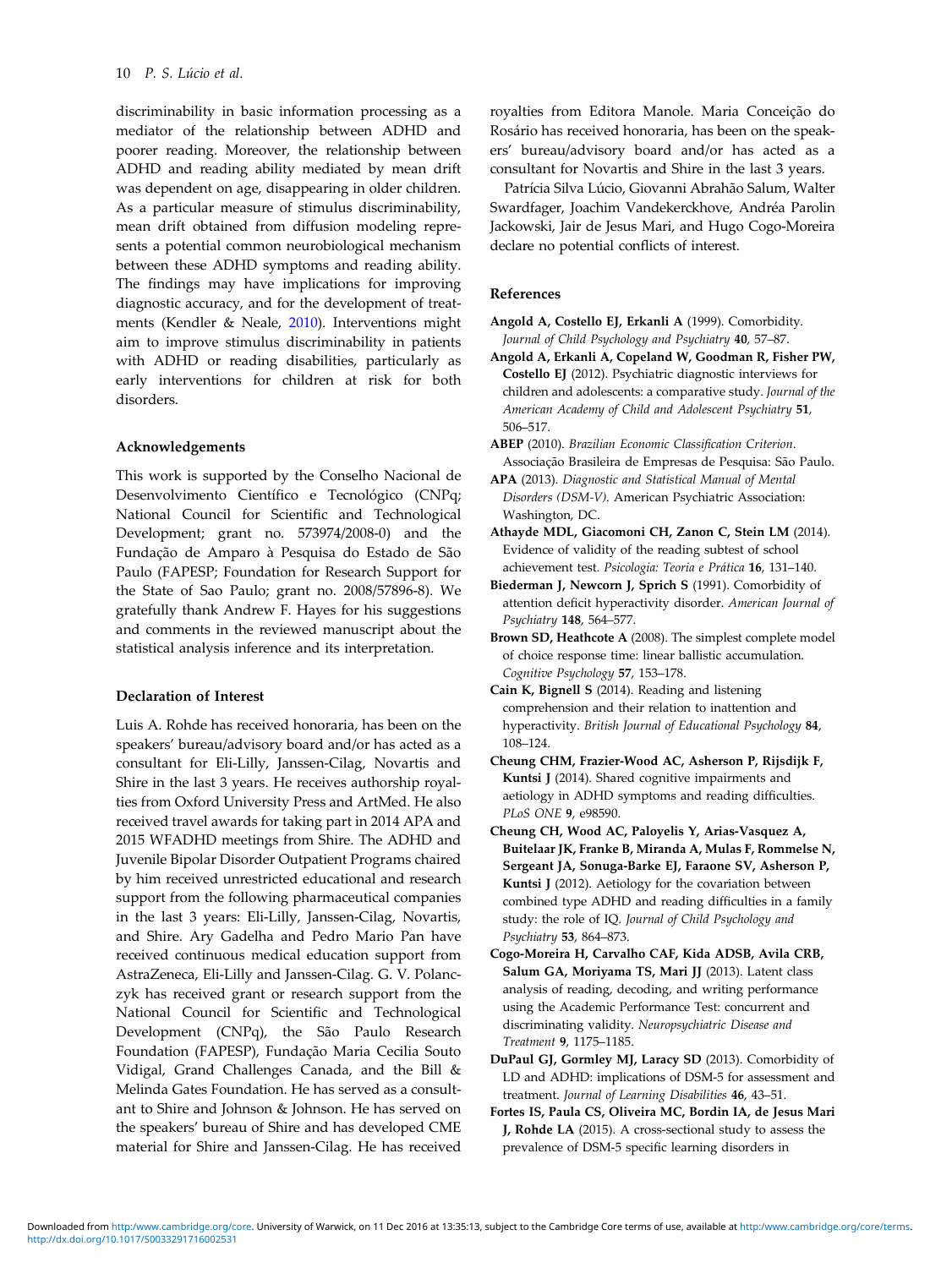<span id="page-10-0"></span>representative school samples from the second to sixth grade in Brazil. European Child & Adolescent Psychiatry 25, 195–207.

Frazier TW, Youngstrom EA, Glutting JJ, Watkins MW (2007). ADHD and achievement meta-analysis of the child, adolescent, and adult literatures and a concomitant study with college students. Journal of Learning Disabilities 40, 49–65.

Fleitlich-Bilyk B, Goodman R (2004). Prevalence of child and adolescent psychiatric disorders in southeast Brazil. Journal of the American Academy of Child and Adolescent Psychiatry 43, 727–734.

Goodman A, Heiervang E, Collishaw S, Goodman R (2011). The 'DAWBA bands' as an ordered categorical measure of child mental health: description and validation in British and Norwegian samples. Social Psychiatry and Psychiatric Epidemiology 46, 521–532.

Goodman R, Ford T, Richards H, Gatward R, Meltzer H (2000). The development and well-being assessment: description and initial validation of an integrated assessment of child and adolescent psychopathology. Journal of Child Psychology and Psychiatry 41, 645–655.

Greven CU, Rijsdijk FV, Asherson P, Plomin R (2012). A longitudinal twin study on the association between ADHD symptoms and reading. Journal of Child Psychology and Psychiatry 53, 234–242.

Hart SA, Petrill SA, Willcutt E, Thompson LA, Schatschneider C, Deater-Deckard K, Cutting LE (2010). Exploring how symptoms of attention-deficit/hyperactivity disorder are related to reading and mathematics performance: general genes, general environments. Psychological Science 21, 1708–1715.

Hayes AF (2013). Introduction to Mediation, Moderation, and Conditional Process Analysis: a Regression-Based Approach. Guilford Press: New York.

Hayes AF (2015). An index and test of linear moderated mediation. Multivariate Behavioral Research 50, 1–22.

Hayes AF (2016). PROCESS macro for SPSS. In [\(http://](http://processmacro.org/index.html) [processmacro.org/index.html](http://processmacro.org/index.html)). Accessed 5 July 2016.

Huang-Pollock CL, Karalunas SL, Tam H, Moore AN (2012). Evaluating vigilance deficits in ADHD: a meta-analysis of CPT performance. Journal of Abnormal Psychology 121, 360–371.

Karalunas SL, Huang-Pollock CL (2013). Integrating impairments in reaction time and executive function using a diffusion model framework. Journal of Abnormal Child Psychology 41, 837–850.

Kendler KS, Neale MC (2010). Endophenotype: a conceptual analysis. Molecular Psychiatry 15, 789–797.

Lúcio PS, Pinheiro AMV (2014). New psychometric studies for the reading subtest of the test of school performance. Temas em Psicologia 22, 109–119.

McGrath L, Pennington B, Shanahan M, Santerre-Lemmon L, Barnard H, Willcutt E, DeFries J, Olson R (2011). A multiple deficit model of reading disability and attention-deficit/hyperactivity disorder: searching for shared cognitive deficits. Journal of Child Psychology and Psychiatry 52, 547–557.

McKoon G, Ratcliff R (2016). Adults with poor reading skills: how lexical knowledge interacts with scores on

standardized reading comprehension tests. Cognition 146, 453–469.

Metin B, Roeyers H, Wiersema JR, van der Meere JJ, Thompson M, Sonuga-Barke E (2013). ADHD performance reflects inefficient but not impulsive information processing: a diffusion model analysis. Neuropsychology 27, 193–200.

Murphy K, Barkley RA (1996). Attention deficit hyperactivity disorder adults: comorbidities and adaptive impairments. Comprehensive Psychiatry 37, 393–401.

Neale MC, Kendler KS (1995). Models of comorbidity for multifactorial disorders. American Journal of Human Genetics 54, 935–945.

Pham AV (2016). Differentiating behavioral ratings of inattention, impulsivity, and hyperactivity in children: effects on reading achievement. Journal of Attention Disorders 20, 674–683.

Pham AV, Hasson RM (2014). Verbal and visuospatial working memory as predictors of children's reading ability. Archives of Clinical Neuropsychology 29, 467–477.

Pliszka SR (1998). Comorbidity of attention-deficit/ hyperactivity disorder with psychiatric disorder: an overview. Journal of Clinical Psychiatry 59, 50–58.

Ratcliff R (1978). A theory of memory retrieval. Psychological Review 85, 59–108.

Ratcliff R, Love J, Thompson CA, Opfer JE (2012). Children are not like older adults: a diffusion model analysis of developmental changes in speeded responses. Child Development 83, 367–381.

Ratcliff R, McKoon G (2008). The diffusion decision model: theory and data for two-choice decision tasks. Neural Computation 20, 873–922.

Ratcliff R, Perea M, Colangelo A, Buchanan L (2004). A diffusion model account of normal and impaired readers. Brain and Cognition 55, 374–382.

Ratcliff R, Spieler D, Mckoon G (2000). Explicitly modeling the effects of aging on response time. Psychonomic Bulletin Review 7, 1–25.

Rucklidge JJ, Tannock R (2002) Neuropsychological profiles of adolescents with ADHD: effects of reading difficulties and gender. Journal of Child Psychology and Psychiatry 43, 988–1003.

Salum GA, Gadelha A, Pan PM, Moriyama TS, Graeff-Martins AS, Tamanaha AC, Alvarenga P, Valle Krieger F, Fleitlich-Bilyk B, Jackowski A, Sato JR, Brietzke E, Polanczyk GV, Brentani H, Mari JJ, Do Rosário MC, Manfro GG, Bressan RA, Mercadante MT, Miguel EC, Rohde LA (2015). High risk cohort study for psychiatric disorders in childhood: rationale, design, methods and preliminary results. International Journal of Methods in Psychiatric Research 24, 58–73.

Salum GA, Sergeant J, Sonuga-Barke E, Vandekerckhove J, Gadelha A, Phan PM, Moriyama TS, Graeff-Martins AS, Alvarenga PG, Rosário MC, Manfro GG, Polanczyk G, Rohde LA (2013). Specificity of basic information processing and inhibitory control in attention deficit hyperactivity disorder. Psychological Medicine 44, 617–631.

Salum GA, Sonuga-Barke E, Sergeant J, Vandekerckhove J, Gadelha A, Moriyama, Graeff-Martins AS, Manfro GG,